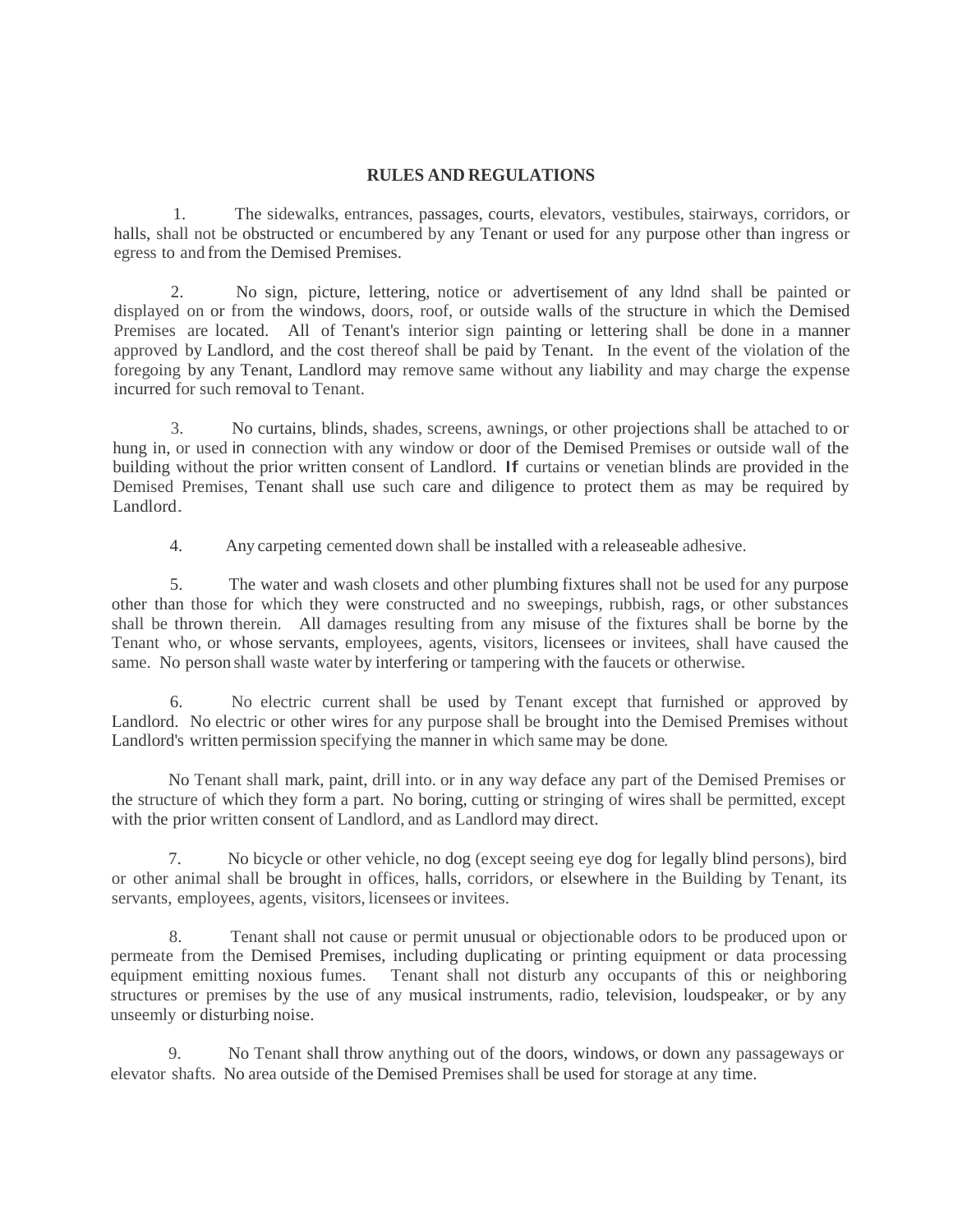10. All loading, unloading, receiving or delivery of goods, supplies or disposal of garbage or refuse shall be made only through entryways provided for such purposes and indicated by Landlord.

11. Tenant is not permitted to use any part of the Building including, but not limited to, the common areas serving the Building for any manufacturing, storage, or sale of merchandise, or property of any kind, or for lodging or sleeping, gambling or for any immoral or illegal purpose. No intoxicating beverages shall be sold in the Demised Premises or the Building without prior written consent of Landlord.

12. All safes, office furniture, equipment or other heavy articles shall be carried in or out of the Demised Premises only at such times and in such manner as shall be prescribed in writing by Landlord, and Landlord shall in all cases have the right to specify the proper location of any such safe, equipment or other heavy article within the Demised Premises and which shall only be used by Tenant in a manner which will not interfere with or cause damage to the Demised Premises or the Building, or to the other tenants or occupants of the Building. Tenant shall be responsible for any damage to the Building and common areas serving it or the propetty of its tenants or others and injuries sustained by any person whomsoever resulting from the use or moving of such articles in or out of the Demised Premises, and shall make all repairs and improvements required by Landlord or governmental authorities in connection with the use or moving of such articles. If approved by Landlord, all repairs or improvements by Tenant shall be made only at such times and in such manner as shall be prescribed by Landlord.

13. Tenant shall not install or operate any steam or gas engine or boiler or carry on any mechanical business in the Demised Premises, or use oil, burning fluids. camphene or gasoline for heating or lighting, or for any other purpose. No al1icle deemed extra hazardous on account of fire or other dangerous properties, or any explosive, shall be brought into the Demised Premises. The use of hot plates (cooking) is prohibited and only approved electric percolators shall be permitted.

14. Landlord will furnish Tenant with two keys for each lock on the doors of the Demised Premises. Additional keys must be made at Tenant's expense, but only by Landlord. No additional locks or bolts of any kind shall be placed upon any of the doors or windows by any Tenant, nor shall any changes be made in existing locks or the mechanism thereof. Each Tenant must, upon the termination of its tenancy, restore to Landlord all keys of stores, offices and toilet rooms, either furnished to or otherwise procured by such Tenant and in the event of the loss of any keys so furnished, such Tenant shall pay to the Landlord the cost thereof.

15. Landlord shall have the right to prohibit any advertising by Tenant which, in Landlord's opinion, tends to impair the reputation of the Building or its desirability as a building for offices, and upon written notice from Landlord, Tenant shall refrain from or discontinue such advertising.

16. Landlord reserves the right to exclude from the Building between the hours of 7 p.m. and 8 a.m., Monday through Friday, after 2:00 p.m. on Saturday, and at all hours on Sundays and legal holidays all persons who do not present a pass for access to the Building signed by the Landlord. Landlord will furnish passes to persons for whom Tenant requests such pass and Tenant shall be liable to the Landlord for all acts of such persons.

17. Canvassing, soliciting, or peddling in the Building and common areas serving it is prohibited and each Tenant shall cooperate to prevent the same.